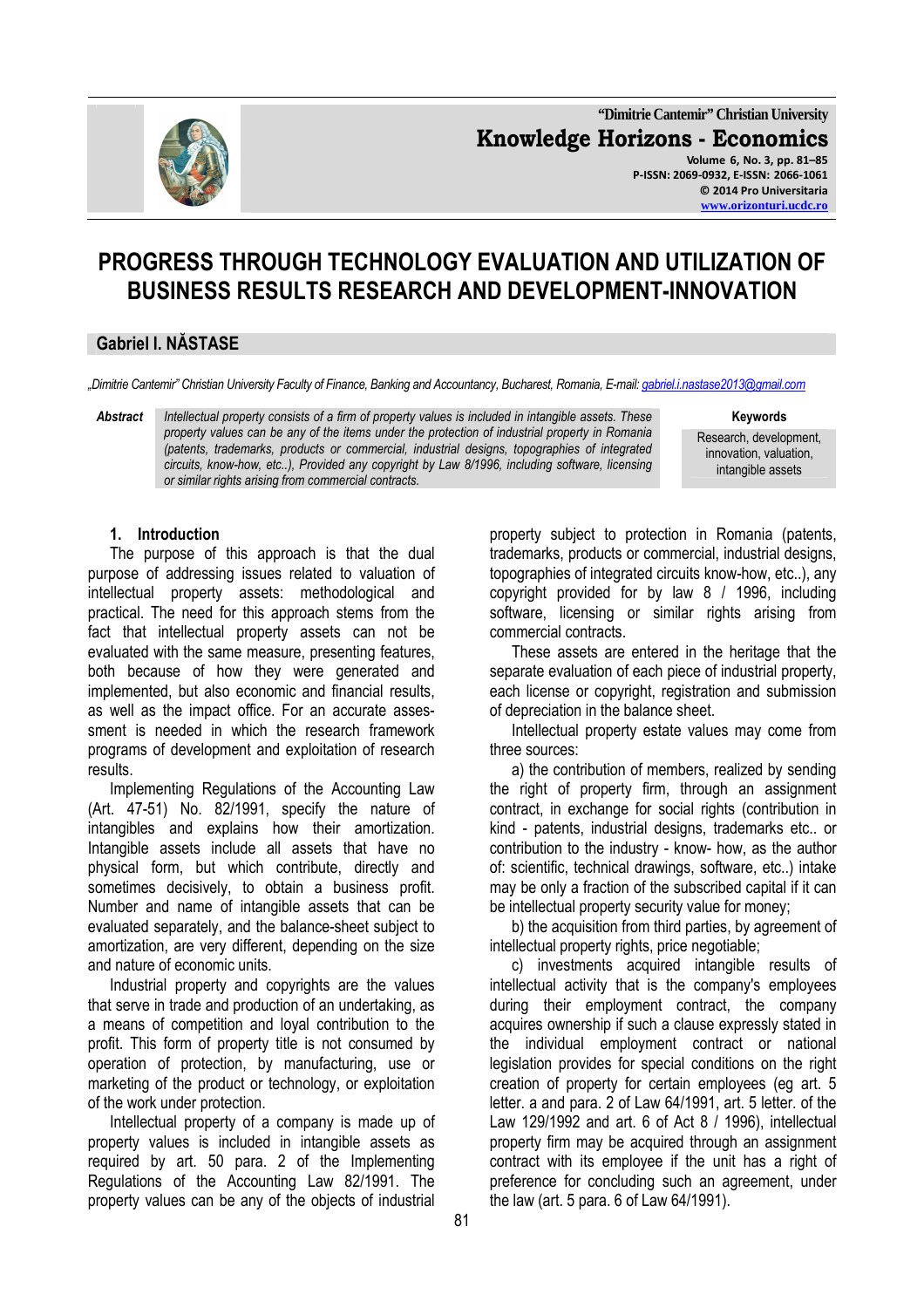Intellectual Property Rights established the trader on one of the three paths are highlighted in assets and intangible assets accounting firm as account 205 (active account).

Debit Account 205 reflects the input (input or company acquisitions), and credit, output (sales made by the company to others), expressing the debit balance remaining assets (existing). Therefore, this account serves to highlight the patents, designs industrial (industrial design), licenses, know-how, computer software, etc.., as a contribution to, purchased or acquired fixed asset unit during the period due to their legal validity or the contractual period and recorded in the balance sheet . Account 205 is an asset account is debited with the value of purchases of industrial property rights or copyrights, the amounts spent from the exploitation of industrial property objects made in-house, with proceeds from the valuation of the contribution to the establishment society, the amounts of fees set by licensing contracts where the company is the licensee, and other expenses incurred in such purchases. Account 205 is credited with the value of the same rights over, fully amortized and depreciated the value remaining on the drive transmitted through asset transfer patent rights, trade mark, design, copyright etc. Account 205 is a debit balance remaining value.

Assets representing intellectual property rights will gradually pay off their legal validity period, the unit that holds the asset (the right holder or licensee) in accordance with art. 50 alin. 50 para. 3 of the Implementing Regulations of Law 82/1991.

Impairment of property, account account 205 and 2805 are attached and / or account 290, which reflects the depreciation, that provision.

Account 2805 is a liability account is credited with depreciation recovered, including its own operating expenses and debited to the removal of operating rights. Account credit balance in 2805 has been in operation rights of redemption.

Prepayments for intangible assets consist of intellectual property rights relate to expenditure of sums due to uncertainty or risk their existence or whose cases may be set but without knowing the timing and amount. Provisions for liabilities and other expenses in these cases are designed to cover business risks related to the operation of intellectual property rights, such as expenses necessary to carry out their prototypes and experimentation. Provisions may also be intended for any disputes or security.

An important aspect of accounting is the accounting for the exploitation of industrial property rights, namely the accounting related to this operation. In this case, the operations do not differ from those used for other assets or economic activities of the unit.

If the unit manufactures, sells and / or uses products or technologies under protection (ie, exploitation or exploitation of industrial property rights of copyright) and the resulting income from these activities, the costs of acquisition of rights (including license) or pay the costs of entitlements for authors, including additional salary remuneration provided by law, will recover.

Recovery of expenses made by the Company may be made and fees collected from licensed third party company (in this case the unit asset is the licensor). The granting of operating licenses for patents, trademarks, designs, copyrights, etc.. the asset unit, it will be to collect and an annual interest rate established by the license agreement.

Evaluation of intellectual property titles can be made a contribution value, acquisition cost, production cost, licenses cost, transfer cost etc.

The balance sheet asset is intellectual property in these values.

For the evaluation of intangible assets that contain intellectual property rights from business activities, take out their nominal value, ie, the amount spent by the firm for their creation (protection costs, expenses development research, design costs, testing costs etc.).

Property value when setting up their contribution to society is the value accepted during the association or merger partners.

Upon entry into heritage protection titles shall be valued at their acquisition cost, the value being determined by contract with third parties or company employees. Remaining debt from the acquisition of intellectual protection rights outlined in the 164 account, *"Due on concessions and other similar debts"* which serves to track assets in property taken by the firm, according to contracts. This account is a liability, credit that the purchase price (the price of the license purchase price or part of a commercial contract status refers to the value of industrial property rights in this agreement acquisition etc.) or other similar values. 164 accounts debited with the amounts paid for the license, assignment or other similar debt is a credit balance remaining debt.

Regarding the assessment of intangibles in the field of intellectual property can use several methods such as:

- Evaluating the costs, consisting of determining the value of patent, trademark, etc. design from both asset investments unit for obtaining titles of protection, and for taking the necessary measures for the exploitation rights;

- Evaluating the profit that might obtain in the future (as a method of assessment), taking into account the benefits of copyright exploitation would bring economic unit;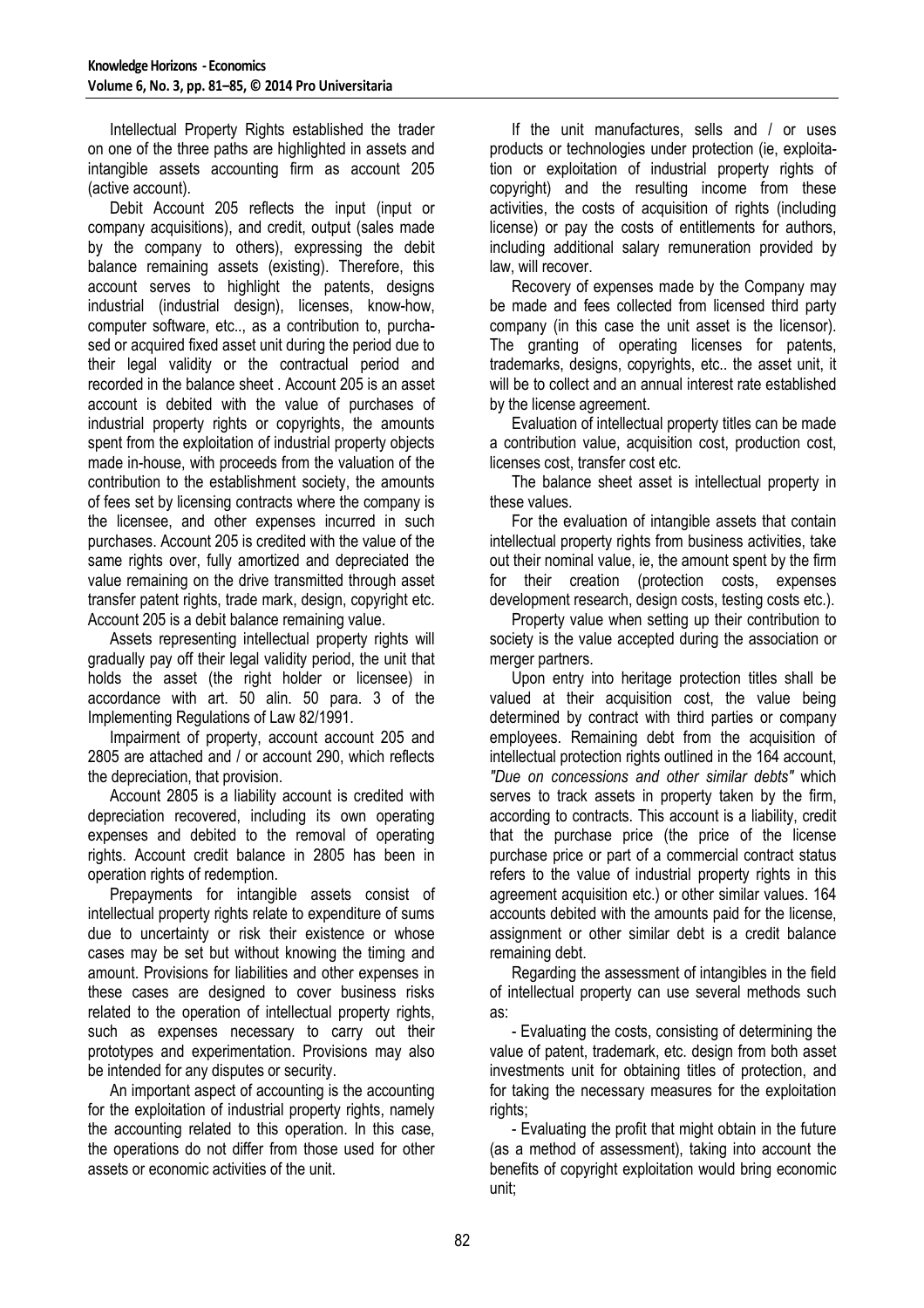- Assessing the market price;

- Assessing the cost of replacement (in line with inflation).

Entry into the heritage buildings in the area of intellectual property values is recorded as follows:

a) when entering the company's foundation as a contribution by credit Account 456: *"Settlements capital associations";*

b) when caught by third-party purchase by credit account 404, *"Providers of property";*

c) when self-made by credit account 721, *"Revenue from the production of intangibles";*

d) received free of charge by credit account 131, *"Investment grants".*

For intangible assets are recorded above and value added tax debit account 4426.

Depreciation of assets including intellectual property rights, called *"intangible assets"* shall be made during the period prescribed for their use on account of operating expenses, debit account 6811: *"Operating expenses for depreciation of property"* and the loan account in 2805: *"Depreciation concessions, patents and other similar rights and values".* Once these assets were fully depreciated, will run the estate decrease their contractual value (2805 = 205).

If the trader in assets over the acquisition of intellectual property rights for the operation, they will be treated as operating capital, following operations: the acquisition itself and the liabilities assumed by contract (205 = 164), record monthly expenditure represented royalty and interest (401 and 401 =  $612 = 512$ ; 666 = 1684 and 1684 =  $512$ ), discharge from the management rights acquired at the conclusion of the contract and payment of the liabilities assumed (164 205).

If the trader is the unit for operating an asset that gives part of its rights as owner of another legal entity. the transfer of rights will be reflected in their own accounts as follows: assets highlighting claims to be the right to recover the full value that is transmitted, that the license and annual fixed interest rate  $(461 = 267)$ . registration fee and receipt of interest established by contract (512 = 461) and claims settlement assets according to their receipt (267 = 2805).

After a period of operation right in property or a contract of assignment of patent, trade mark or design rights and other similar conditions or recovery of full depreciation of the entire amount under the contract of assignment of intangible assets relating to rights out of intellectual property assets (2805 = 205).

Finally some special considerations must be observed in the field of intangible intellectual property, namely:

- This type of active accumulation of knowledge and information is closely linked to the unit employees, regardless of their functions and they become very important for the reputation and technical merit of the company, because they are born or are purchased from the company to gain market need and earn profits;

- Intellectual property rights are guaranteed and protected by the Romanian State by special laws and from this point of view is the most loyal means of competition, ensuring business competitiveness;

- Technical solutions and design subject to protection, suffering a lapse because of ongoing renewal process and renewal of technology products;

- Use of marks, provided that the product quality, contributing to the firm gaining market reputation and attracting customers identified by a trademark.

Clear conclusion of the relationship between intellectual property and profits of a firm is sure to be granted entry into the property rights granted by law in this area, an accurate assessment of such intangible assets as well as keeping an account of the movement these days values.

At the level of research and development units recorded a special interest in establishing evaluation procedures as a result of requests from two main directions:

• creating intellectual property assets from business;

• pressure their employees in developing procedures in research incentives, namely remuneration of innovative creative work submitted.

In practice, they found difficulty and futility of developing a generally accepted methodology, it involves a high risk of error generated by the diversity of economic and organizational structures at macroeconomic level.

Evaluation of intellectual property assets can be achieved through several processes, by analogy with material. In this sense, value can be determined by one of the following forms:

a) Evaluation based on the amount of costs incurred in generating intellectual property asset, which may add, on a case by case, a "profit" to offset the innovative effort expended. Of course, the costs incurred in generating intellectual property asset can be added to a certain extent, and cost "social", and those costs related to attracting, selecting, training and research training of personment.

b) assessment based on use value of the property, that the amount negotiated and established during a transaction. Este vorba de asa-zisa valoare de piată, stabilită pe baza cererii și a ofertei. la un nivel care ar trebui să fie satisfăcător pentru ambele părți implicate (executant şi acceptor). These so-called market value based on supply and demand at a level that would be satisfactory to both parties involved (executor and acceptor).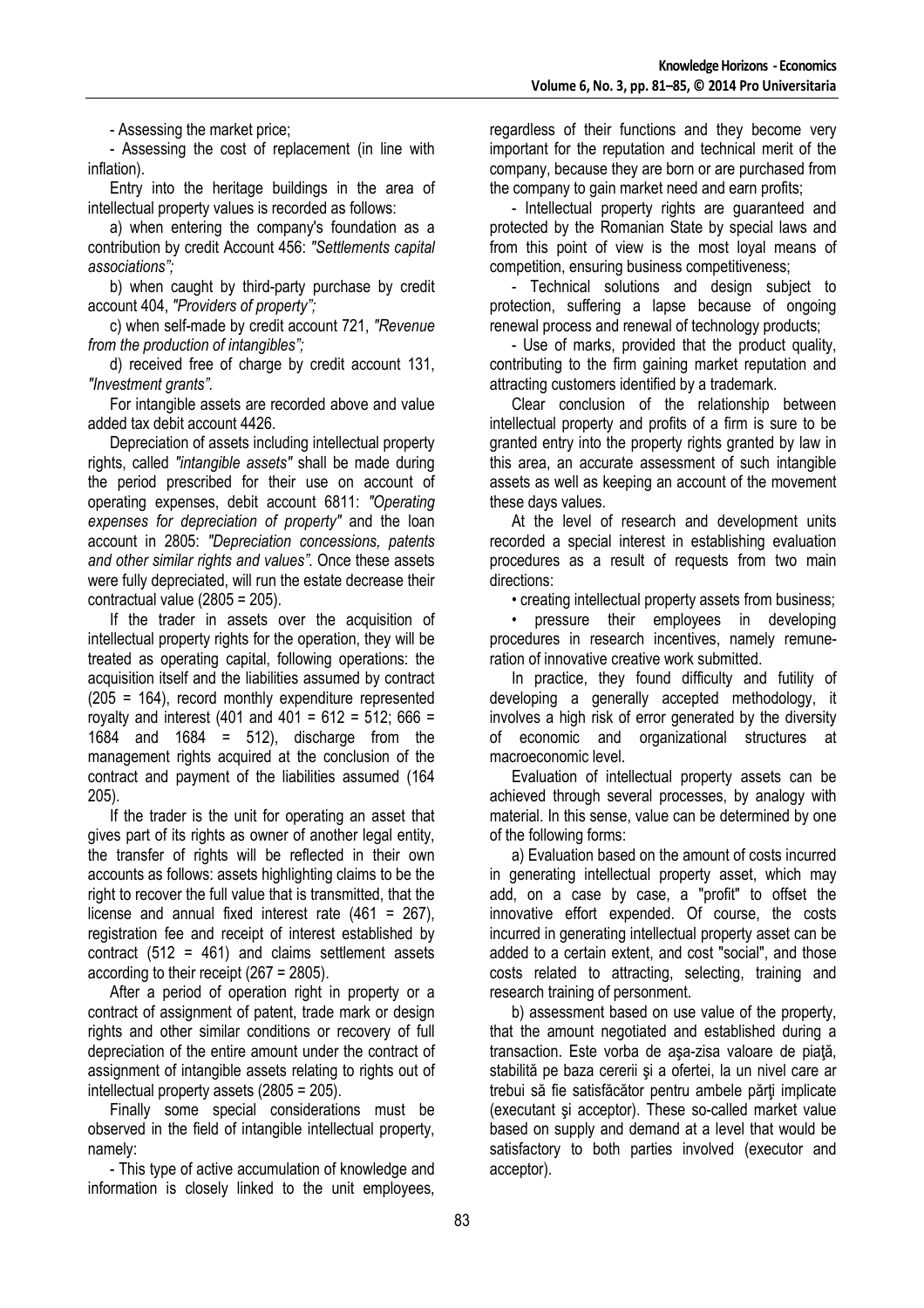The difference between the two approaches is absolute in the sense that they characterize diametrically opposed economic systems.

As an interim solution, the paper proposes to use when entering the procedure A and procedure B heritage for trading.

Relevant factors in evaluating intellectual property assets can be identified in successive levels of economic activity, such as: macroeconomic factors, short term economic factors, the internal state of the economic, scientific and professional level research staff.

Therefore, determining the factors that affect intellectual property assets assessment includes two groups:

a) general factors - global trends that characterize the sphere of economics and, as a specific feature of the social.

b) specific factors that characterize the internal environment and external relational operator.

In this context and on behalf of the entity's private relationships influences, you can claim that the procedure for evaluation of intellectual property assets depends on the economic sector in which the collected information, being in a specific proportion of its range. Download in other areas can be done with caution and adiustments required.

Following existing research and experience field have achieved the following important elements in assessing property assets:

### **2. The trends of economic integration in the European Union structures**

The value of intellectual property assets can be reported to:

- Structure and organization of the EU's economic sector;

- Levels of labor productivity and financial profitability;

- Evolutionary trends in the structure and quality of products and technologies, including regulations and restrictions relating to environmental protection;

- Developing policies and specific investments.

The term knowledge of the economic environment are concerned, mainly the following aspects:

- The national average yield / industry / economic sector's industrial fixed assets and turnover;

- Financial interest, economically and socially for a specific investment;

- Approximate average cost of acquisition and implementation of intellectual property assets;

- Development trends in the field, structural developments in the field of products and technologies;

- Various limiting restrictions (by law, socioeconomic, environmental, etc.);

- Labor productivity, efficiency and rate of implementation of scientific research results.

# **3. Evaluation of the entity's internal**

- Key financial indicators to evaluate trends;

- Labor productivity sectors of production and design staff return Scientific;

- Remuneration of staff, to creativity and innovation (as distinct, if possible);

- Average cost for generating intellectual property assets, the individual contribution of research staff;

- The policy of attracting and training of research personnel, investments in the stimulation of creativity and innovation;

- Trader scientific prestige, brand products, quality brand;

- Research potential and long-term prospects.

## **4. The scientific and professional research staff**

- Recognizing the potential of scientific knowledge and research staff, individually and collectively;

- Commitment to scientific research and business culture, to the work currently performed;

- Integration in collective and enssembly trader activity, orientation on the support assembly;

- Participation in national and international scientific life, the exchange of information;

- Ability in relation to existing equipment design applications, the ability in handling equipment.

It is noted that information needed to assess, as outlined above, make the data relevant intellectual property asset of which we can mention: the degree of novelty, the science and technology, ease of application, physical and moral life, the level of acceptability, economic efficiency and so expected that data will be addressed later.

In the relevant elements, how the transfer of property, contract intellectual property is essential. In this respect, considering the following aspects:

a. Licensing mode (exclusive, nonexclusive, limited, etc.);

b. Pay the transfer mode (lump sum payment, fee, shareholding, etc.);

c. Providing technical assistance mode (full documentation in the initial phase, the documentation provided along the way, right to use and support, without assistance, etc.).

To ensure fast and efficient calculation procedure is necessary to select the correct evaluation criteria and easy quantification of value. The use of these parameters is performed with precautions to reduce possible error of overrating or appreciation that the proposed transaction values.